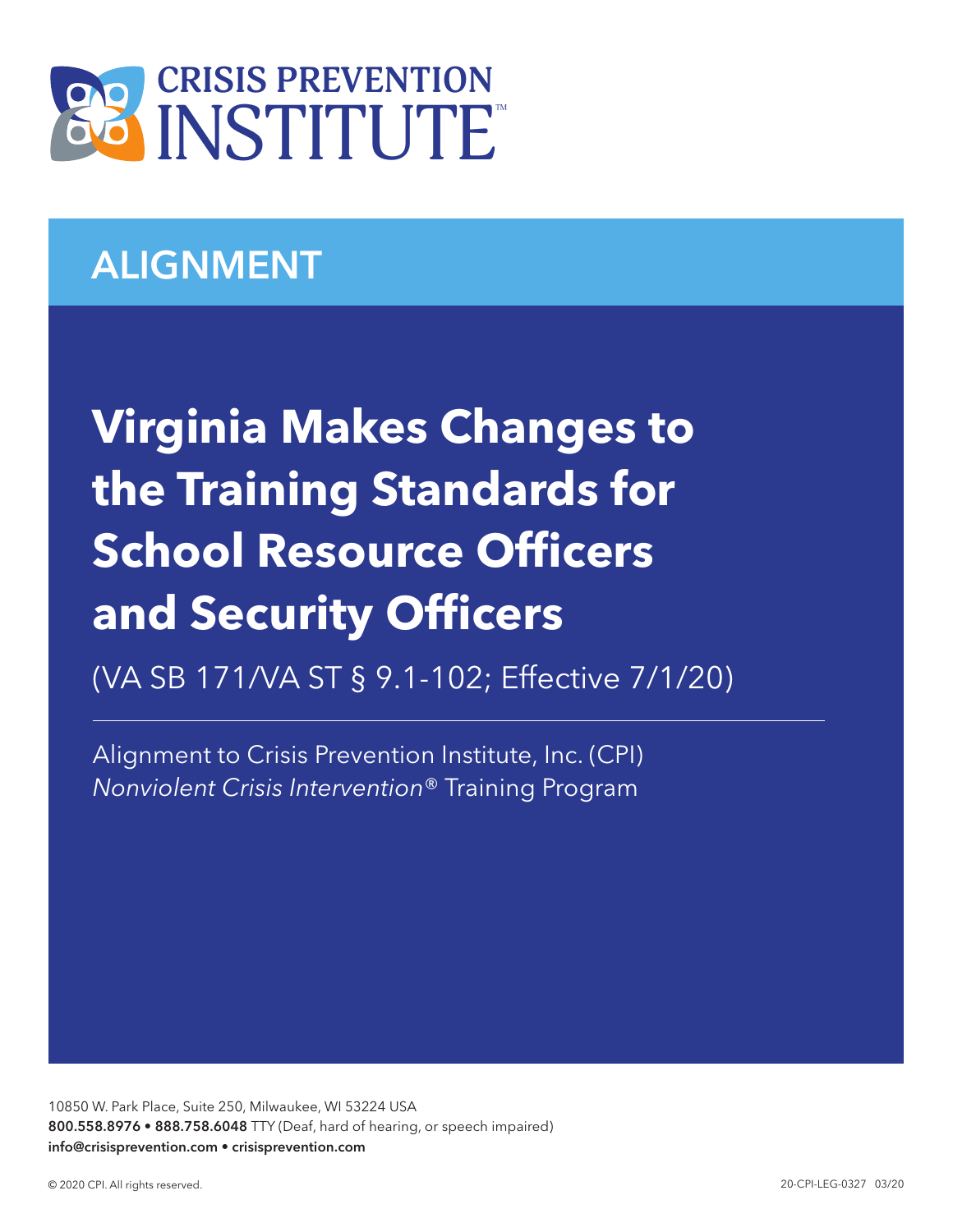## Virginia Makes Changes to the Training Standards for School Resource Officers and Security Officers (VA SB 171/VA ST § 9.1-102; Effective 7/1/20)

## Alignment to Crisis Prevention Institute, Inc. (CPI) *Nonviolent Crisis Intervention*® Training program

For more than 40 years, CPI has supported education organizations that strive to provide the safest environment for staff and students. Not only will the *Nonviolent Crisis Intervention*® training program meet the requirements in the changes made to Virginia's training standards, CPI's train-the-trainer program and its family of advanced programs also offers a comprehensive array of curriculums that can meet all the needs an organization has for supporting a violence free space in school districts with an emphasis on crisis intervention and de-escalation techniques to better assist staff with achieving this goal.

Additionally, by participating in the *Nonviolent Crisis Intervention*® program, staff will gain the skills and confidence necessary to handle crisis with minimal anxiety and maximum security. The training will help staff intervene more safely when behavior become dangerous and most importantly it won't damage the educational bond that teaching staff have worked so hard to establish with their students.

The following chart is designed to assist you in identifying some of the ways in which CPI's *Nonviolent Crisis Intervention*® training program can help education organizations in the state of Virginia comply with the training and documentation requirements within this law. It may also assist you in identifying areas that may require a review and/or revision in your organization's policies and procedures.

| <b>School Resource Officers and School Security Officers;</b>                                                                                                                                               | <b>Correlation With</b>                                                                                                                                                                                                                                                                                                                                                                  |
|-------------------------------------------------------------------------------------------------------------------------------------------------------------------------------------------------------------|------------------------------------------------------------------------------------------------------------------------------------------------------------------------------------------------------------------------------------------------------------------------------------------------------------------------------------------------------------------------------------------|
| <b>Training Standards</b>                                                                                                                                                                                   | <b>Nonviolent Crisis Intervention® Training</b>                                                                                                                                                                                                                                                                                                                                          |
| VA ST § 9.1-102 requires that the Virginia Department of<br>Criminal Justice Services establish compulsory minimum<br>training standards for School Security Officers' training,<br>which must now include: | The Nonviolent Crisis Intervention <sup>®</sup> training program<br>is designed to be easily customized making it simple<br>for staff to incorporate organizational policy into each<br>discussion area within the curriculum. It also aids in<br>helping create individual personalized responses for<br>case specific situations.                                                      |
| 1. De-escalation techniques such as a physical<br>alternative to restraint;                                                                                                                                 | The Nonviolent Crisis Intervention <sup>®</sup> training program<br>focuses on prevention by recognizing the early<br>warning signs of potential crisis situations and<br>equipping staff with nonverbal and verbal de-<br>escalation skills. The program teaches staff about the<br>signs of aggression, how to handle them, and how to<br>read a situation for indicators of violence. |
| 2. Working with students with disabilities, mental                                                                                                                                                          | CPI training programs are built on the fundamental                                                                                                                                                                                                                                                                                                                                       |
| health needs, substance abuse disorders, and past                                                                                                                                                           | principles of Care, Welfare, Safety, and Security <sup>SM</sup> for                                                                                                                                                                                                                                                                                                                      |
| traumatic experiences; and                                                                                                                                                                                  | students and staff alike.                                                                                                                                                                                                                                                                                                                                                                |